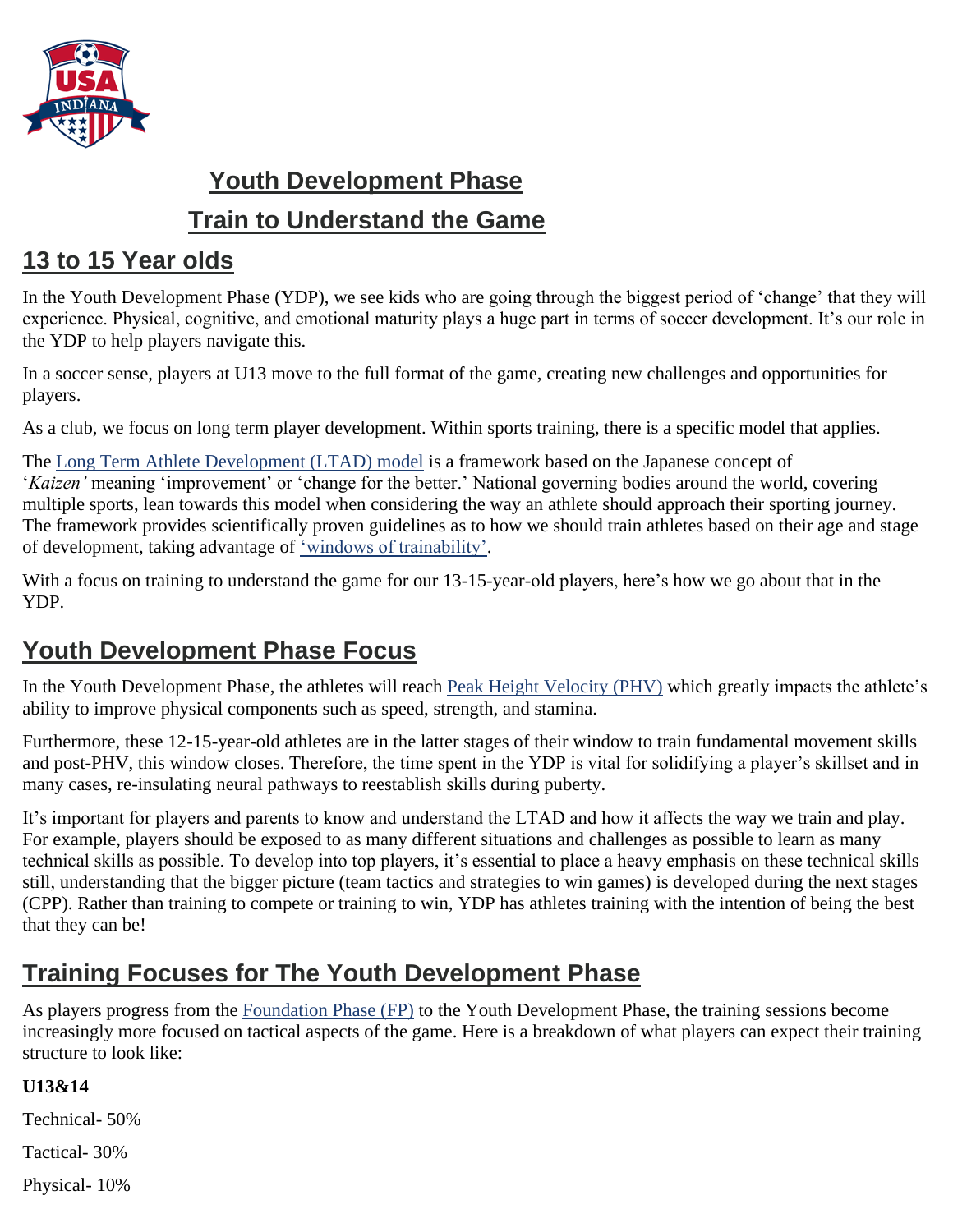Psychosocial- 10%

#### **U15**

Technical- 35%

Tactical- 35%

Physical- 20%

Psychosocial- 10%

The reason for the decline in technical focus does not mean that technical aspects of the game become less relevant, quite the opposite actually! At U13, players make the jump to the 11v11 game, so they need to focus more on tactical aspects of the game because a bigger space with more players presents more complex problems to solve, thus resulting in players spending more time each game making decisions off the ball.

It is expected that the players coming into the YDP from our FP are already capable of executing the basic techniques necessary to play the game. The main difference between the training at the FP and the YDP is at U8-U12, the focus is mostly on the "what" (dribbling, passing, shooting, etc.), then once they're in the YDP we delve more into the "why," "where," and "when" of these skills.

Regardless of what the focus of the session is each week, we always try to structure training activities so that it looks as much like the actual game as possible. This means adding pressure whenever possible and utilizing a variety of smallsided games and rondos.

[Small-sided games](https://www.ussoccer.com/stories/2017/08/five-things-to-know-how-smallsided-standards-will-change-youth-soccer) can be any game played with less than 11 players on each team. The incorporation of these smallsided games into our training environment allows us to recreate moments within the game that will help us to improve our players tactical understanding, decision making, and overall development, while also keeping them constantly engaged by giving them more opportunities to get touches on the ball and to be involved in the play.

[Rondos](http://cfile202.uf.daum.net/attach/227769355674CA9B0EC50A) are a training game in which the team in possession has numerical superiority over the team out of possession. The objective is for the attacking team to maintain possession of the ball, while the defenders try to win the ball back.

Utilizing rondos gives our players the chance to work on their technique, decision making, problem-solving, tactical knowledge (rondos happen all over the field during games!), and creativity, all within a competitive setting. Rondos are incredibly versatile training tools and can be manipulated in an infinite number of ways based on the level of the players, what the training topic is, and what we're trying to achieve with the activity.

With each Hotspurs team in the YDP training two nights per week, the first training session of the week is set up for one team, training in a space that allows us to end our session with 7v7 or 8v8. The second training session of the week is set up for two teams to train at the same time on a full pitch, allowing us to end our session with 11v11.

## **Player-Coach Relationship**

USAI is a player-centric club, meaning that all of the decisions we make are to benefit each individual player and their development. Over time, this will develop great players, teammates, and teams.

One way we help empower our players to take responsibility for their training and their development is by creating an environment that has the right balance of fun and discipline, with the understanding that we must cultivate a love for the game above all else.

The greatest players in the world are the best decision-makers. Soccer is a fluid game where players are constantly experiencing new situations and facing new problems that need to be solved. With this in mind, our coaching style is predominantly a mixture of guided discovery and questions and answers. This means instead of always giving players the answer or telling them what to do (autocratic), we are encouraging them, as well as providing varying levels of guidance, so that they can work out the answer for themselves. This coaching style develops a deeper understanding of the game and creates more well-rounded player.

We are believers that there's no "right" way to play the game. There are loads of different styles of play, all of which can be effective if coached properly. However, having a set style of play that our whole club utilizes allows us to keep the focus on the long-term development of our players. This consistency enables our coaching staff to layer on new ideas